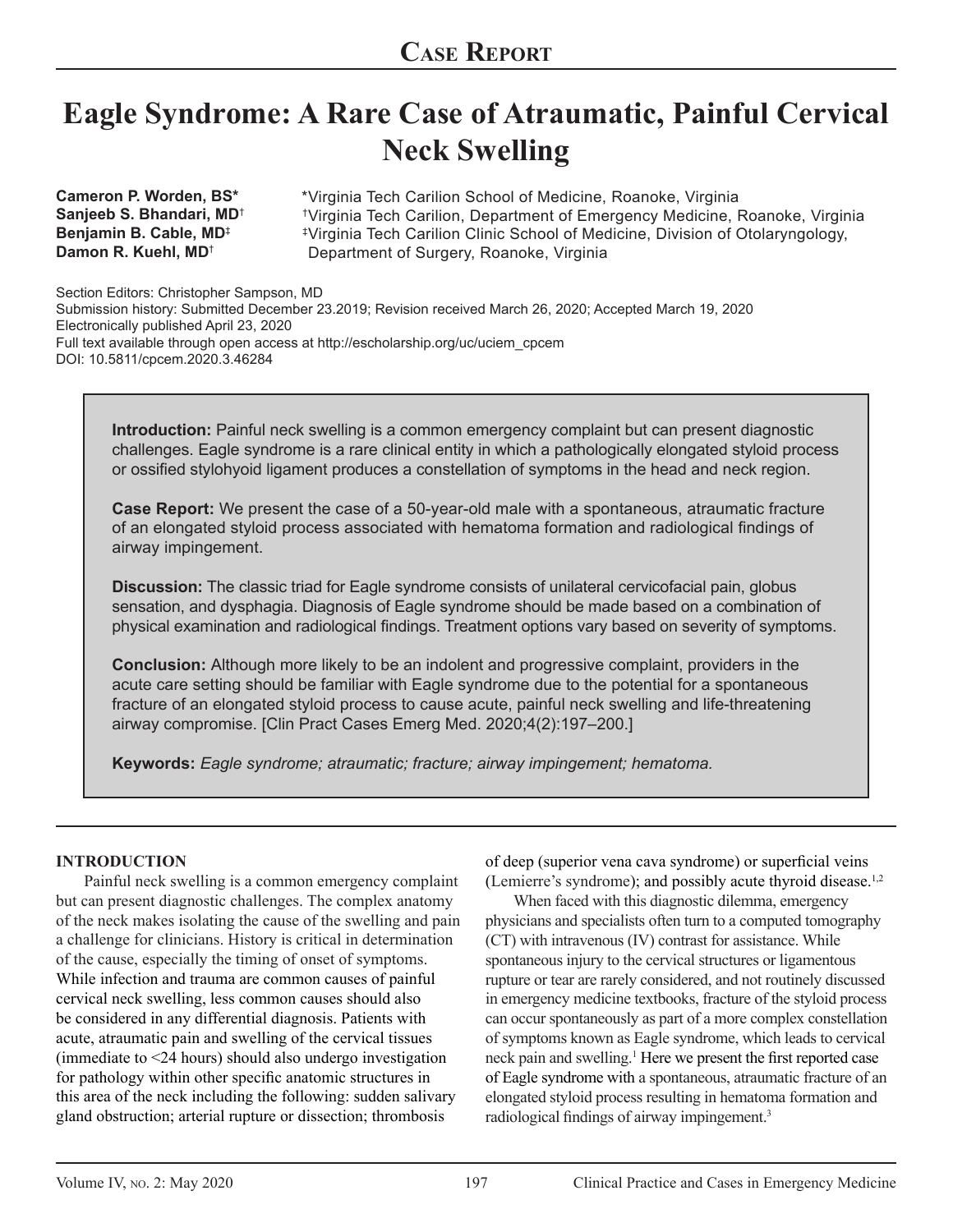## **CASE REPORT**

A 50-year-old man presented to the emergency department (ED) complaining of progressively worsening swelling over the angle of his left jaw associated with difficulty speaking, described as hoarseness and pain with phonation, as well as difficulty swallowing. It began spontaneously one day previously, right after he felt a snap or pop. There were no triggering incidents, although he was unclear if he was talking or swallowing at the time. It was associated with a non-radiating, moderate intensity pain, just below the angle of the mandible on his left side that increased in severity when he moved his jaw to speak, turn, or swallow. Over the course of 12 hours he developed worsening anterior cervical neck swelling and progressive odynophagia, dysphagia, and hoarseness. His medical history was significant for hypertension and leftsided Bell's palsy since 2014, which was associated with ipsilateral tinnitus.

On examination, he was hypertensive with a blood pressure of 187/105 millimeters of mercury, heart rate 91 beats per minute, temperature 98.4° Fahrenheit, and oxygen saturation 100% on room air. The patient's physical exam was unremarkable with the exception of palpable and visible swelling to the soft tissues below the left side of the mandible and clear discomfort on swallowing. Concern for a vascular abnormality such as aneurysm or thrombosis prompted immediate CT of the neck with IV contrast. This imaging revealed a fracture though an elongated, calcified left styloid process (Image 1) with hematoma formation causing mass effect on the left lateral hypopharyngeal wall (Image 2).

# *CPC-EM Capsule*

What do we already know about this clinical entity?

*Eagle syndrome is a rare clinical entity in which a pathologically elongated styloid process or ossified stylohyoid ligament produces a constellation of symptoms in the head and neck region.* 

# What makes this presentation of disease reportable?

*This is the first reported case of Eagle syndrome with a spontaneous, atraumatic fracture of an elongated styloid process resulting in hematoma formation and airway impingement.* 

What is the major learning point? *There is a potential for Eagle syndrome to present as a spontaneous, atraumatic fracture of an elongated styloid process leading to acute neck swelling and lifethreatening airway compromise.* 

How might this improve emergency medicine practice?

*This report highlights an important differential in the workup of painful neck swelling that has the potential to lead to life-threatening complications if not promptly recognized.*



**Image 1.** Computed tomography of the neck with intravenous contrast in sagittal view showing an elongated left styloid process with associated atraumatic fracture, indicated by arrow.

The patient was preliminarily diagnosed with a spontaneous fracture of an elongated calcified styloid ligament with hematoma formation and was admitted to observation with otolaryngology (ENT) consultation for airway monitoring and the potential for surgical intervention if worsening airway impingement. He did well with no further progression of symptoms and was discharged after 24 hours. At follow-up with ENT services one week post-ED visit, swelling was markedly reduced and his pain had fully resolved. The spontaneous fracture was thought to be corrective and no further surgical intervention was required.<sup>4,5</sup> He has had no further symptoms one year from his injury.

## **DISCUSSION**

The styloid process is a slender bony extension of the temporal bone projecting immediately anterior to the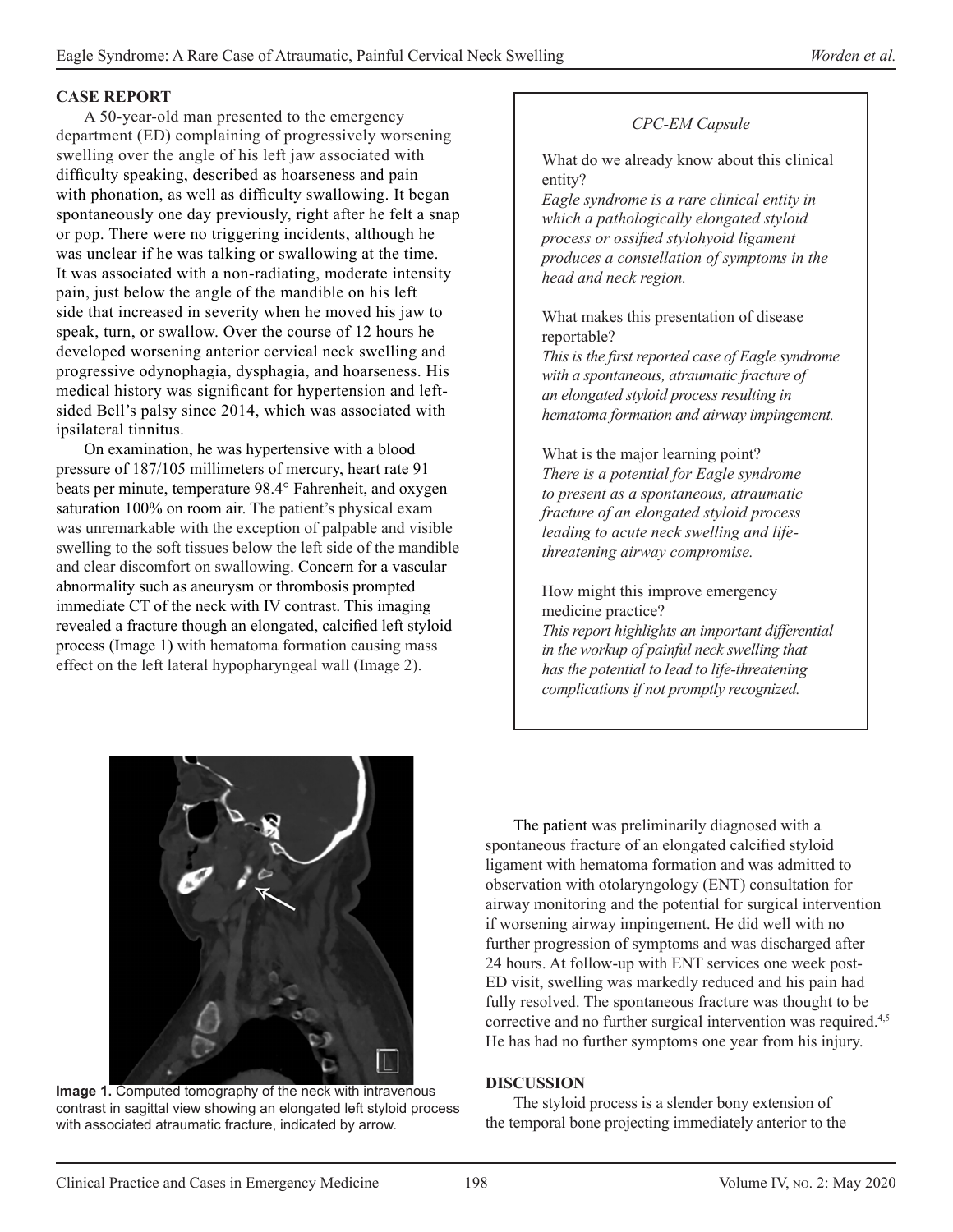

**Image 2.** Computed tomography of the neck with intravenous contrast in axial view showing fluid tracking along the fractured left styloid process producing a mass effect on the left lateral hypopharyngeal wall, indicated by arrow.

stylomastoid foramen. In a normal adult, the styloid process is approximately 2.5 cm in length, whereas an elongated styloid process is defined as  $>$  3 cm.<sup>6</sup> While it is estimated that approximately 4-28% of the general population have an elongated styloid process, few are symptomatic.7 Reasons for the elongation are poorly understood. Possible pathophysiological mechanisms include the following: 1) a congenital elongation of the styloid process due to the persistence of a cartilaginous element connecting it to the temporal bone; 2) ossification of the stylohyoid ligament; and 3) growth of osseous tissue at the insertion of the styloid ligament.4

Eagle syndrome is an uncommon and often-confusing clinical entity, likely due to the variable constellation of symptoms that can develop. 8 It is characterized by a pathologically elongated styloid process or ossified stylohyoid ligament producing symptoms in the head and neck region. As first described by Watt W. Eagle in the 1930s, Eagle syndrome classically presents as a triad of globus sensation, dysphagia, and unilateral cervicofacial pain typically occurring after tonsillectomy.<sup>6</sup> He proposed that scar tissue that developed as a consequence of the surgery around the mineralized complex resulted in compression of surrounding cranial nerves V, VII, IX, and X leading to chronically progressive symptoms.<sup>6</sup> However, the current definition of Eagle syndrome has evolved to include a myriad of additional symptoms including carotid compression resulting in syncope and transient ischemic attacks, otalgia, tinnitus, odynophagia, and generalized cervicofacial pain that all derive from a pathologically elongated styloid process or calcified stylohyoid ligament.<sup>8,9,10</sup>

In the acute care setting, painful cervical neck swelling should include a differential of infection or trauma, as well as less common etiologies including sudden salivary gland obstruction, arterial rupture or dissection, thrombosis (Lemierre's syndrome), acute thyroid disease, and ligamentous injury.<sup>1,2</sup> In our patient, accompanying symptoms of dysphonia and dysphagia likely resulted from the compression of the left lateral hypopharyngeal wall and associated neurovasculature due to the hemorrhage and swelling in the parapharyngeal space from the styloid process fracture. Our patient did extremely well, but expanding hematomas, especially in the anticoagulated patient, make this uncommon and benign condition potentially life threatening in the acute phase of injury.

Diagnosis of Eagle syndrome should be made based on a combination of physical examination and radiological findings. The imaging method of choice is CT of the neck with IV contrast. Panoramic radiography may be diagnostic, although it does not narrow the differential in the acute setting.<sup>11</sup> Treatment options for Eagle syndrome vary based on severity of symptoms. Non-surgical interventions ranging from simple reassurance to local corticosteroid injections can be successful for mild to moderate symptoms. For severe cases, surgical excision of the elongated styloid process or ossified stylohyoid ligament is recommended via a transcervical (extraoral) approach for proper visualization of anatomical structures and a decreased incidence of deep cervical space infection.4,5

## **CONCLUSION**

Spontaneous fracture or ligamentous injury of the styloid process should be considered in a patient presenting with acute onset, atraumatic, painful cervical neck swelling. The classic triad for Eagle syndrome consists of unilateral cervicofacial pain, globus sensation, and dysphagia. Although more likely to be an indolent and progressive complaint, providers in the acute care setting should be familiar with Eagle syndrome due to the potential for a spontaneous fracture of an elongated styloid process to cause acute painful neck swelling and life-threatening airway compromise. While history and physical exam findings are critical in suspecting the condition, CT imaging is required to confirm the diagnosis, exclude alternate serious clinical entities, and guide management.

The authors attest that their institution requires neither Institutional Review Board approval, nor patient consent for publication of this case report. Documentation on file.